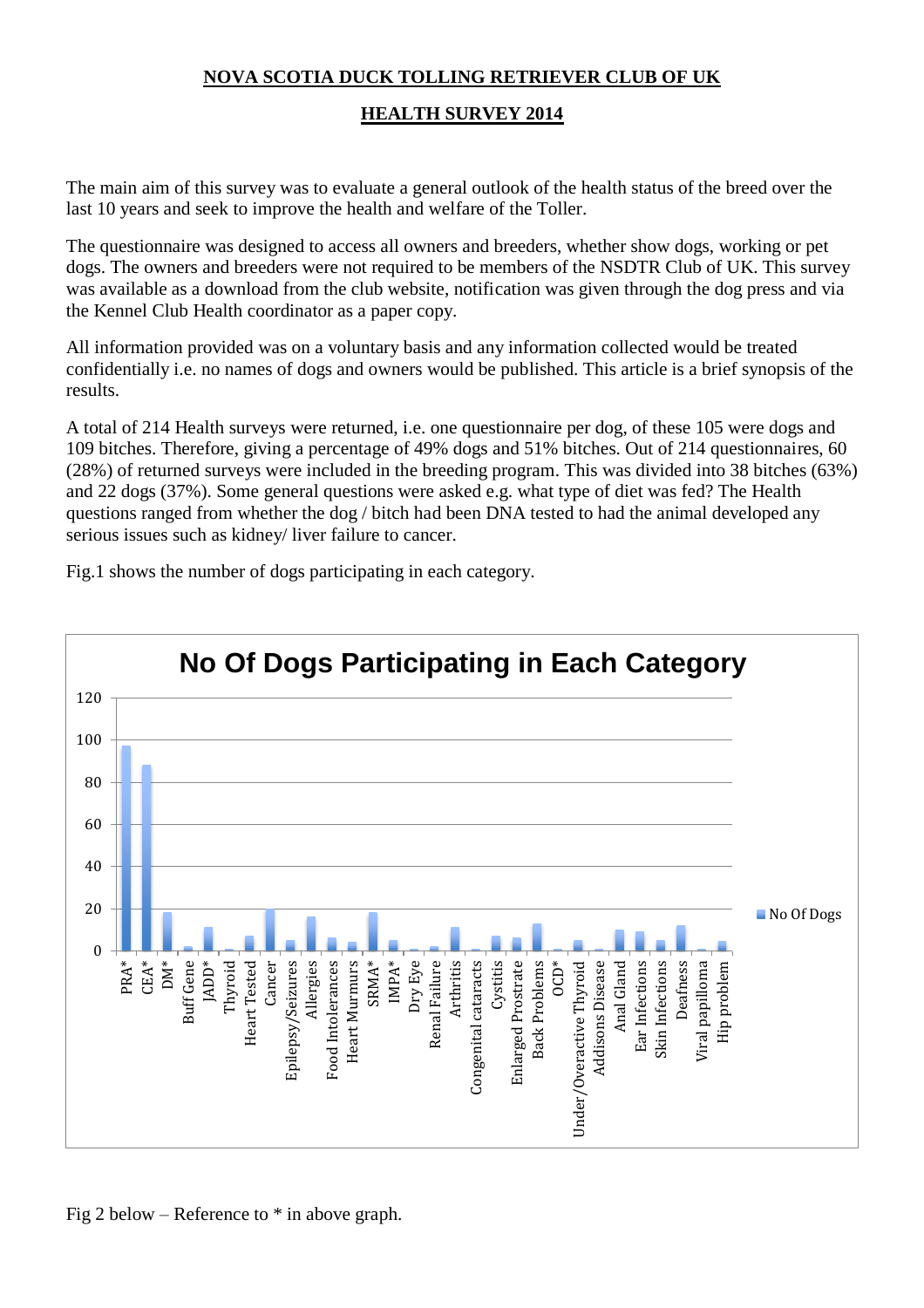| <b>PRA</b>  | Progressive Retinal Atrophy          |
|-------------|--------------------------------------|
| <b>CEA</b>  | Collie Eye Anomaly                   |
| <b>DM</b>   | Degenerative Myelopathy              |
| <b>JADD</b> | Juvenile Addison's Disease           |
| <b>SRMA</b> | <b>Steroid Responsive Meningitis</b> |
| <b>IMPA</b> | <b>Immune Mediated Polyarthritis</b> |
| <b>OCD</b>  | Osteochondrosis Dissecans            |

### **SPECIFIC HEALTH ISSUES**

#### **DNA Testing**

There were 5 areas of DNA testing – PRA, CEA, DM, Buff gene & JADD. Three of these are recommended by the Kennel Club & NSDTR Club of UK i.e. PRA, CEA & DM.

**PRA or Progressive Retinal Atrophy** is a degeneration of the retina in the eye, which will eventually lead to blindness. This condition occurs in many breeds of dogs and there are variations depending on the breed.

In this survey, 97 (46%) of the total health surveys returned showed that the dogs had been tested for



PRA, this was divided as follows: (see Fig 3)

**CEA or Collie Eye Anomaly** is an inherited condition affecting the eyes of a number of breeds of dogs. In animals with CEA, there are abnormalities of the choroid and may also be changes in the sclera. The major change, which is present in all dogs with CEA, is 'choroidal hypoplasia' (CH), a pale patch in the back of the eye caused by abnormal development of the choroid layer. Affected dogs may also have abnormalities in the sclera, producing pits or 'colobomas' in or around the optic disk.

A similar number of health surveys, 88, (42%) were returned for CEA/CH. Out of the survey, 58% were clear, 5% carriers, 0% affected and 37% clear by parentage.

**DM or Degenerative Myelopathy** is a progressive disease of the spinal cord in older dogs. The disease has an onset between 8 and 14 years of age. It begins with a loss of coordination in the hind limbs. The affected dog will wobble when walking, knuckle over or drag the feet. This can first occur in one hind limb and then affect the other. As the disease progresses, the limbs become weak and the dog begins to buckle and has difficulty standing. The weakness gets progressively worse until the dog is unable to walk. This can take from 6 months to 1 year before dogs become paraplegic. If signs progress for a longer period of time, loss of urinary and faecal continence may occur and eventually weakness will develop in the front limbs.

This test is relatively new to the NSDTR, so from the survey 18 dogs have participated of which 56% are clear, 33% carriers, 0% affected & 11% clear by parentage.

**Buff Gene** is a recessively inherited coat colour variant that occurs in the NSDTR but doesn't appear to cause any health issues. Puppies are born a lighter shade of red that can appear silver in colour. As they age, they can sometimes darken to a red colour but they are lighter than they would be without the effect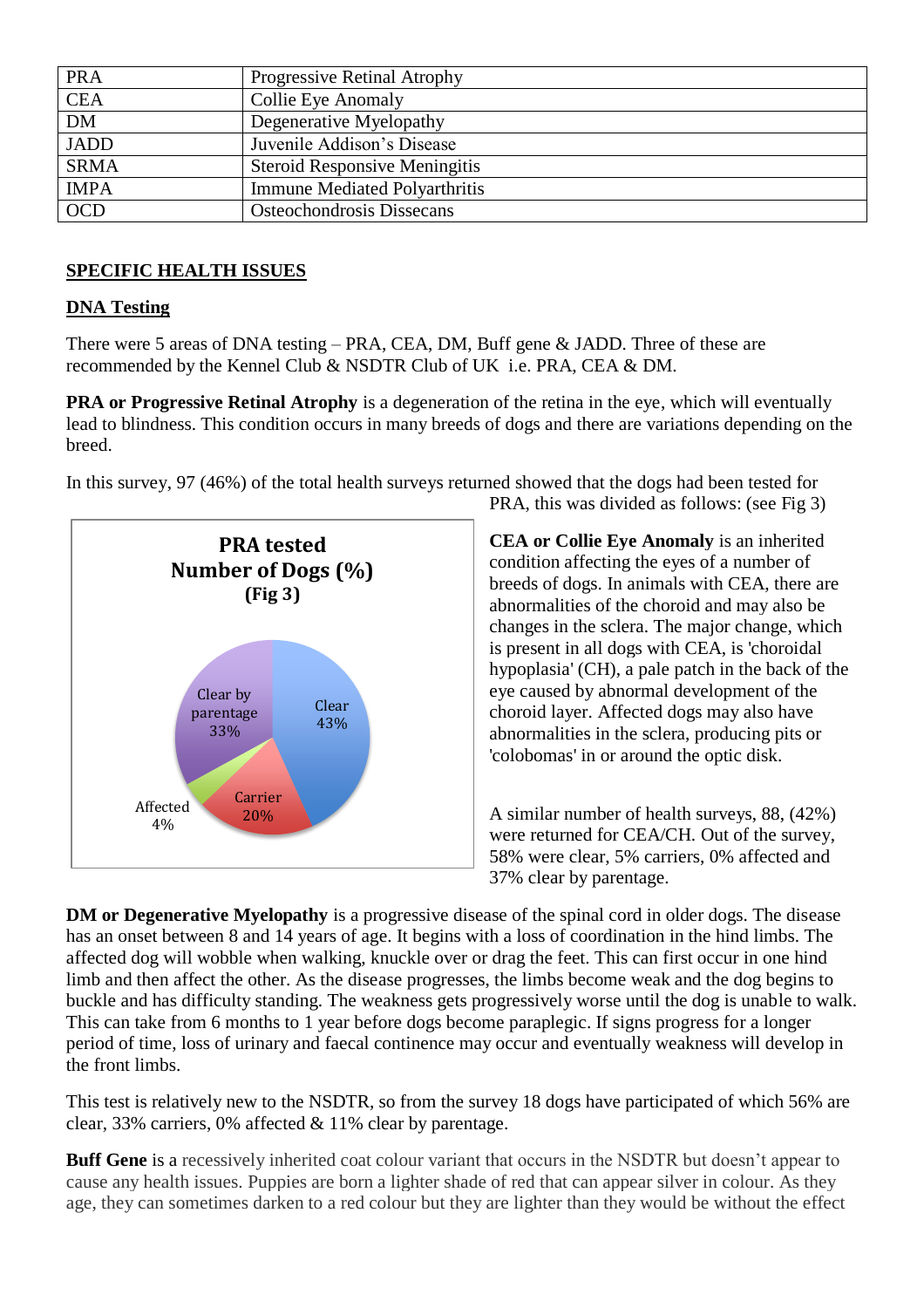of the buff mutation. This coat colour is inherited as an autosomal recessive gene i.e. any affected puppies inherit one mutant copy of the gene from each of its parents.

Only 2 surveys recorded this test done, 50% clear & 50% carrier.

**JADD – Juvenile Addison's Disease** NSDTR's can have a genetic form of Addison's disease (hypoadrenocorticism) which may occur in young animals. (Age range 8weeks up to 12 months). The juvenile form of Addison's disease distinguishable from the adult type in that all dogs who develop the juvenile form have two identical copies of a specific region within their genome. A haplotype (a group of alleles of different genes on a single chromosome that are closely enough linked to be inherited usually as a unit) test is under development. Hence, the results of the survey are not defined as "clear", "carrier" and "clear by parentage" but "probable" clear, "probable" carrier and "probable" clear by parentage. Eleven dogs had been tested (see Fig 4)



**Addison's Disease –** From the survey, 1 case of adult Addison's Disease was recorded.

**SRMA – Steroid Responsive Meningitis-Arteritis** is a condition that involves a dog's central nervous system. Meningitis means inflammation of the meninges, the covering layer of the central nervous system. The condition is referred to as SRMA, or steroid responsive meningitis-arteritis because it affects the arteries in many body system tissues as well. Certain breeds of dogs, such as NSDTR's seem to be more prone to developing SRMA but it is considered to be a condition of any breed.

From the survey, 18 dogs had developed the disease (8% of the total questionnaires), of this10 dogs (56%) and 8 bitches (44%). The age range for first diagnosis varied, from 12 weeks to 2 years. All were treated with steroids, and some also had various types of antibiotics.

**IMPA – Immune Mediated Polyarthritis,** the "Immune Mediated" refers to the body's own immune response causing the problem & the "polyarthritis" specifies that this condition can affect more than one area or joint. The results from the survey revealed that 5 dogs had been diagnosed with IMPA. One of these had been previously diagnosed with SRMA . Once again, the age ranges varied (18 months to 7 years).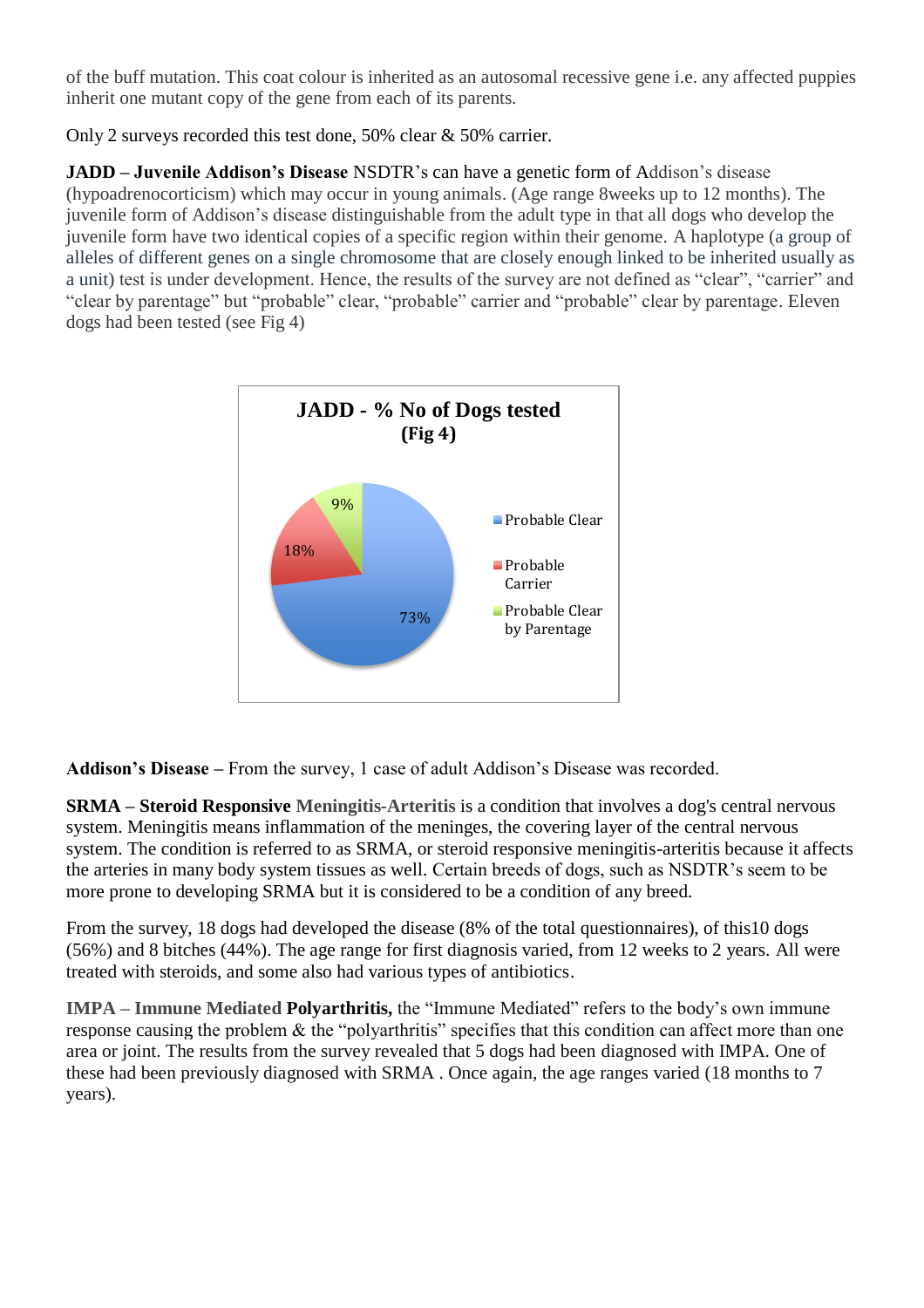### **GENERAL HEALTH ISSUES**

**CANCER –** A total of 20 dogs (8 dogs 12 bitches). The cancers ranged from mast cell tumours to leukaemia. There was no specific age i.e. 2**½** years being the youngest to 14 years old. All had different types of treatments – from removal of the cancer to chemotherapy.

**BRAIN – 2** cases of suspected brain tumours completely unrelated, neither proven after tests.

**HEART** – From the questionnaire, seven dogs had been tested under the BVA Heart scheme. There was 100% pass rate (all were clear status).

**Heart Murmurs** A total of 4 other dogs had been reported as having heart murmurs. These ranged from puppy murmurs to a Grade 2 murmur.

**Heart Failure** The survey revealed that there were 4 cases of heart failure**.** The ages ranged from 7 months to 9 years.

**EPILEPSY / SEIZURES** – There were 5 dogs in total reported to have had or continuing to have epilepsy or seizures. All are at different ages & prescribed different treatments. Most are controlled by medication.

**THYROID** – One dog had tested for thyroid problems but was declared clear.

**Under or Overactive Thyroid** Five dogs have either under or overactive thyroid problems. Their ages ranged from 4 years to 10 years. All are being controlled by various treatments.

**ALLERGIES** – A total of 16 dogs have had allergic reactions, these included bee/wasp stings to reactions to flea treatments such as Frontline.

Several dogs (6) had food intolerances. This included fish and red meat (raw products).

## **ORGAN FAILURE**

**Renal** – 2 cases were reported. The age of diagnosis was 8 months to 14<sup> $\frac{1}{2}$ </sup> years.

**Liver** – A total of 3 cases were reported. These all occurred in the later years, the youngest being 7 to the eldest of 14½ years.

**ARTHRITIS** – 11 cases (5% of the overall total of surveys) had developed some type of arthritis. The age range was from 3 years to 14 years. All were being treated with Metacam or a similar medication.

**CYSTITIS** – 7 animals (2 dogs 5 bitches) were diagnosed with cystitis. All have been treated with various types of antibiotics and the symptoms have cleared.

**ENLARGED PROSTATE** – The survey showed that 6 dogs had prostate problems. All but 1 were castrated after various types of medication & had successful outcomes.

**BACK PROBLEMS –** From the questionnaire, a total of 13 dogs (9 dogs 4 bitches) had various back complaints. These ranged from agility injuries to spinal disc collapse. The youngest was 6 months old, the eldest 6 years.

**OCD –** Dog 1 year old. Ulnar Sclerosis. Now recovering post-op for removal of bone fragments from left elbow.

**ANAL GLANDS** – 10 cases anal gland problems were reported. The age ranges from 5 months to 10 years. Various treatments were used from removal of glands to dietary adjustment.

**DEAFNESS** – A total of 12 (4 dogs 8 bitches) were noted. These cases were mainly late onset probably due to old age (9 years and above). 1 case was a congenital defect at birth.